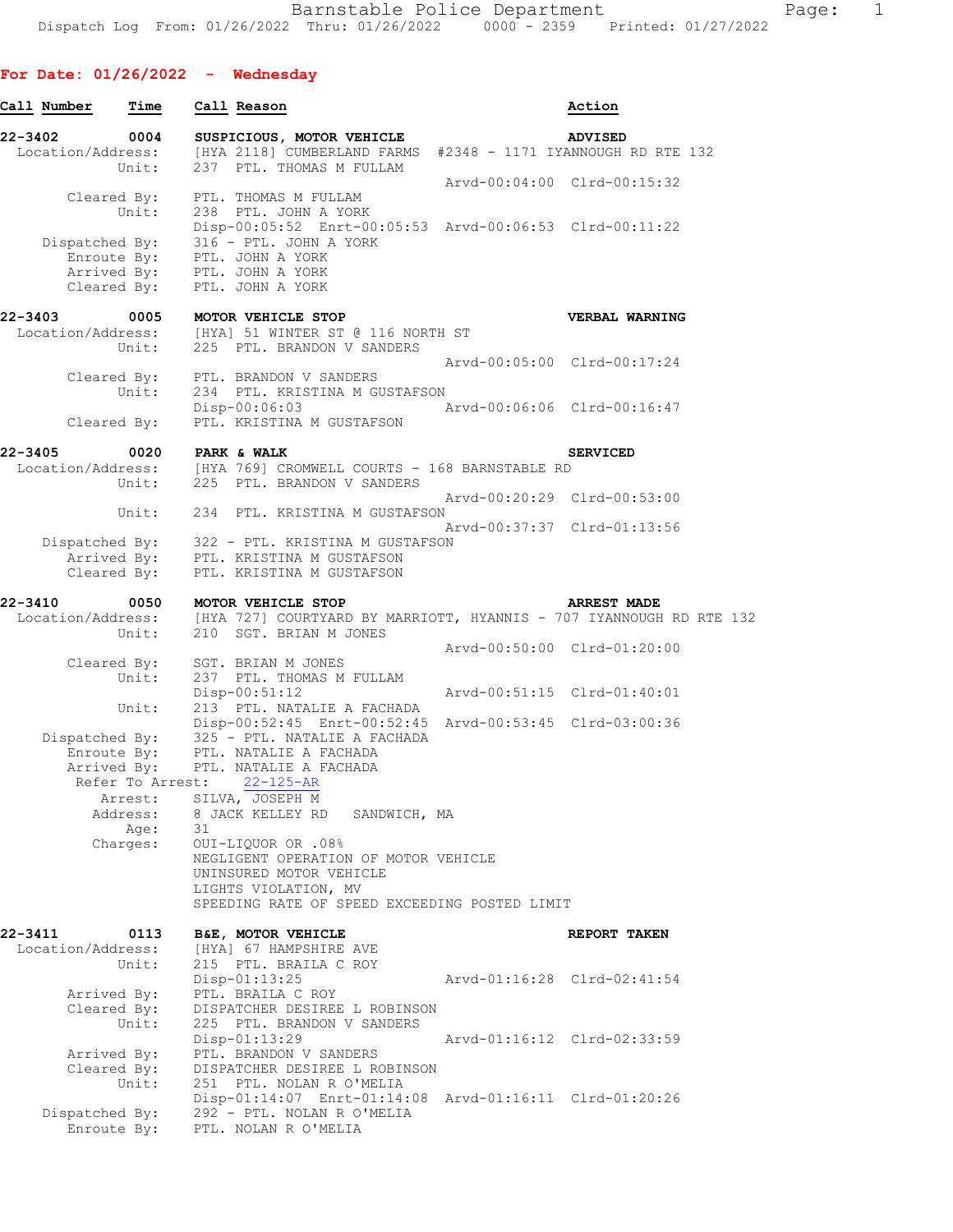Barnstable Police Department Page: 2 Dispatch Log From: 01/26/2022 Thru: 01/26/2022 0000 - 2359 Printed: 01/27/2022 Arrived By: PTL. NOLAN R O'MELIA Cleared By: PTL. NOLAN R O'MELIA Unit: 210 SGT. BRIAN M JONES Arvd-01:28:49 Clrd-02:41:58 Dispatched By: 290 - SGT. BRIAN M JONES Arrived By: SGT. BRIAN M JONES Cleared By: DISPATCHER DESIREE L ROBINSON Unit: 227 PTL. DAVID J VALIGA Arvd-01:41:42 Clrd-02:41:57 Dispatched By: 296 - PTL. DAVID J VALIGA Arrived By: PTL. DAVID J VALIGA Cleared By: DISPATCHER DESIREE L ROBINSON Unit: 234 PTL. KRISTINA M GUSTAFSON Disp-02:14:16 Arvd-02:14:33 Clrd-02:33:57 Dispatched By: 864 - DISPATCHER DESIREE L ROBINSON Arrived By: DISPATCHER DESIREE L ROBINSON Cleared By: DISPATCHER DESIREE L ROBINSON Unit: 225 PTL. BRANDON V SANDERS Arvd-02:35:45 Clrd-02:41:51 Dispatched By: 324 - PTL. BRANDON V SANDERS Arrived By: PTL. BRANDON V SANDERS Cleared By: DISPATCHER DESIREE L ROBINSON Refer To Incident: 22-165-OF **22-3415 0234 SUSPICIOUS, PERSON SERVICED**  Location/Address: [HYA 2802] SPEEDWAY & DUNKIN DONUTS - 317 FALMOUTH RD RTE 28 Unit: 234 PTL. KRISTINA M GUSTAFSON Arvd-02:34:00 Clrd-02:36:46 Cleared By: PTL. KRISTINA M GUSTAFSON Unit: 225 PTL. BRANDON V SANDERS<br>Disp-02:34:26 Disp-02:34:26 Arvd-02:34:29 Clrd-02:35:41<br>Cleared By: PTL. BRANDON V SANDERS PTL. BRANDON V SANDERS **22-3516 0245 FOLLOW UP ADVISED**  Location/Address: [HYA 124] BARNSTABLE POLICE DEPARTMENT - 1200 PHINNEY'S LN **22-3418 0254 PARK & WALK SERVICED**  Location/Address: [HYA 122] BARNSTABLE COMMUNITY INNOVATION SCHOOL - 165 BEARSE'S WAY Unit: 210 SGT. BRIAN M JONES Arvd-02:56:35 Clrd-03:27:36 Unit: 225 PTL. BRANDON V SANDERS Arvd-02:57:48 Clrd-03:26:46 Dispatched By: 324 - PTL. BRANDON V SANDERS Arrived By: PTL. BRANDON V SANDERS Cleared By: PTL. BRANDON V SANDERS **22-3427 0356 ALARM, RESIDENTIAL ALARM - FALSE**  Location/Address: [OST 1649] GERDY, GREGORY & MARIA - 19 NUTMEG LN<br>Unit: 227 PTL. DAVID J VALIGA 227 PTL. DAVID J VALIGA<br>Disp-03:58:20 Disp-03:58:20 Arvd-04:08:21 Clrd-04:11:17 Arrived By: PTL. DAVID J VALIGA Cleared By: PTL. DAVID J VALIGA **22-3428 0424 FOLLOW UP SERVICED**  Location/Address: [HYA 112] CAPE COD HOSPITAL - 27 PARK ST Unit: 234 PTL. KRISTINA M GUSTAFSON Disp-04:25:04 Arvd-04:26:57 Clrd-05:12:13 Unit: 225 PTL. BRANDON V SANDERS Disp-04:25:07 Arvd-04:25:47 Clrd-04:45:01 Arrived By: PTL. BRANDON V SANDERS Cleared By: PTL. BRANDON V SANDERS **22-3430 0541 SUSPICIOUS, ACTIVITY SERVICED**  Location/Address: [HYA] 57 SUFFOLK AVE Unit: 215 PTL. BRAILA C ROY Disp-05:42:19 Arvd-05:51:34 Clrd-05:59:29 Cleared By: PTL. BRAILA C ROY **22-3433 0629 WARRANT, ATTEMPT ARREST MADE**  Location/Address: [HYA] 77 BRISTOL AVE Unit: 238 PTL. JOHN A YORK Arvd-06:30:21 Clrd-07:18:29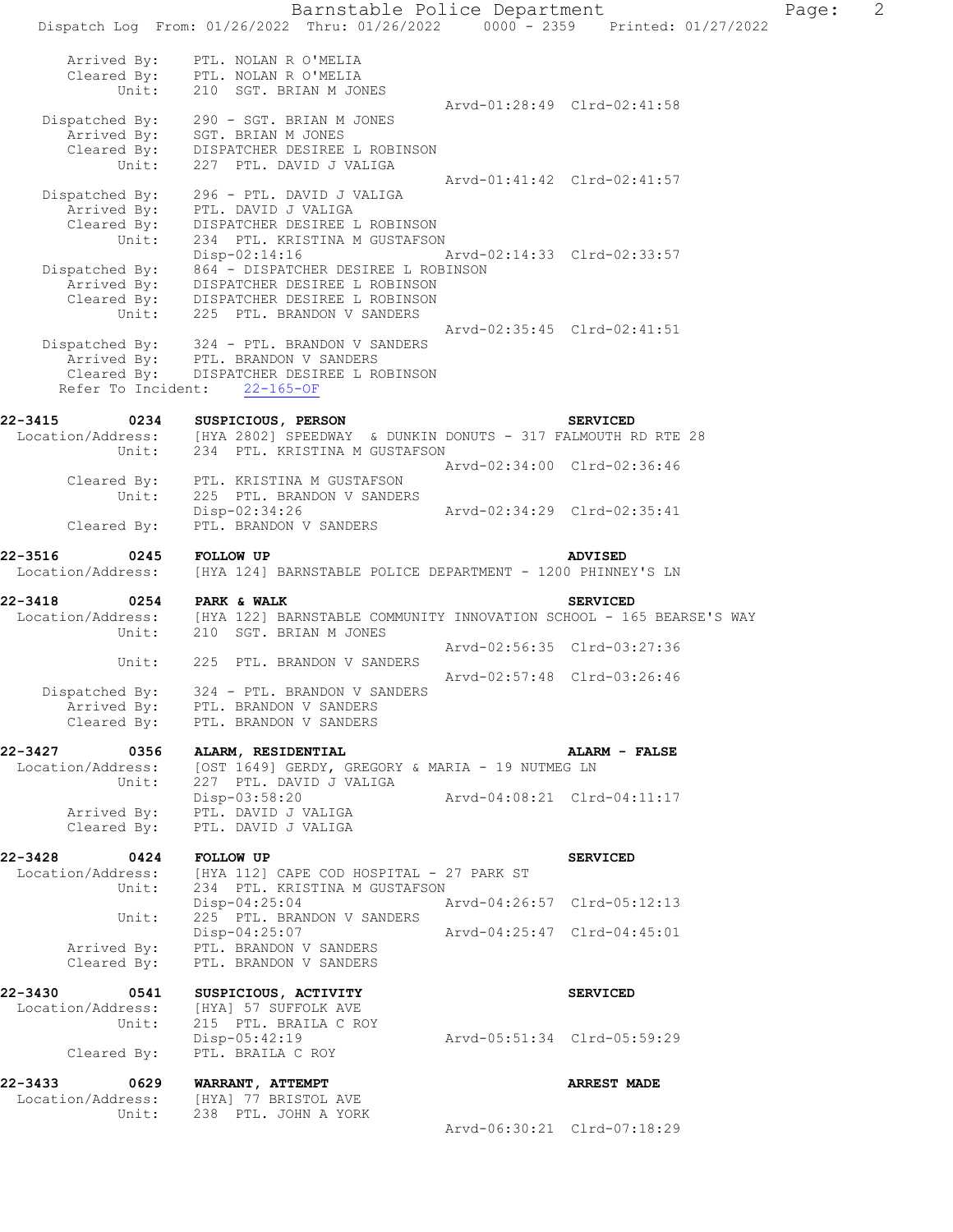Barnstable Police Department Page: 3 Dispatch Log From: 01/26/2022 Thru: 01/26/2022 0000 - 2359 Printed: 01/27/2022 Unit: 251 PTL. NOLAN R O'MELIA Disp-06:30:28 Enrt-06:30:29 Arvd-06:32:38 Clrd-06:44:56 Dispatched By: 292 - PTL. NOLAN R O'MELIA Enroute By: PTL. NOLAN R O'MELIA Arrived By: PTL. NOLAN R O'MELIA Cleared By: PTL. NOLAN R O'MELIA Unit: 225 PTL. BRANDON V SANDERS Disp-06:31:02 Enrt-06:31:02 Arvd-06:32:43 Clrd-06:49:44 Dispatched By: 324 - PTL. BRANDON V SANDERS Enroute By: PTL. BRANDON V SANDERS Arrived By: DISPATCHER DESIREE L ROBINSON Cleared By: PTL. BRANDON V SANDERS Refer To Arrest: 22-128-AR Arrest: ALSTON, GARVEY E Address: 77 BRISTOL AVE HYANNIS, MA Age: 41 Charges: WARRANT, PROBATION DKT 2225CR00047A-C **22-3434 0642 BUILDING CHECK SERVICED**  Location/Address: [HYA 103] BARNSTABLE MUNICIPAL AIRPORT - TERMINAL - 480 BARNSTABLE RD Unit: 237 PTL. THOMAS M FULLAM Arvd-06:42:00 Clrd-06:53:27 **22-3436 0707 ALARM, COMMERCIAL ALARM - CANCELLED**  Location/Address: [HYA 793] HYANNISPORT CLUB - CLUB HOUSE - 2 IRVING AVE **22-3437 0717 HARASSMENT, THREATS ADVISED**  Location/Address: [HYA 3189] HOGAN'S HEARING CARE CENTER - 48 CAMP ST Apt. #1 **22-3439 0754 PRISONER, ESCORT SERVICED**  Location/Address: [BAR 71] BARNSTABLE FIRST DISTRICT COURT - 3195 MAIN ST RTE 6A Unit: 212 PTL. LORNE W FELLOWS Disp-07:54:56 Arvd-08:00:11 Clrd-08:41:58 Cleared By: DISPATCHER HALEY R HOLLANDER Unit: 227 PTL. DAVID J VALIGA Disp-07:54:58 Arvd-08:00:13 Clrd-08:41:37 Cleared By: DISPATCHER HALEY R HOLLANDER 22-3440 0801 FOLLOWUP PREV CASE **SERVICED** Location/Address: [HYA 112] CAPE COD HOSPITAL - 27 PARK ST Unit: 223 PTL. ANDREW M JOHNSON Disp-08:04:38 Arvd-08:27:43 Clrd-10:26:36 Arrived By: PTL. ANDREW M JOHNSON Cleared By: PTL. ANDREW M JOHNSON **22-3443 0824 ADOPT A SCHOOL SERVICED**  [HYA 122] BARNSTABLE COMMUNITY HORACE MANN CHARTER - 165 BEARSE'S WAY Unit: 213 PTL. LIAM T LOISELLE Arvd-08:25:20 Clrd-09:09:21 Cleared By: DISPATCHER JOHN H COULOMBE **22-3445 0828 TRAFFIC, RADAR SERVICED**  [MAR 18] WEST VILLAGES ELEMENTARY SCHOOL - 760 OSTERVILLE W BARNSTABLE RD Location/Address: [MAR 18] WEST VILLAGES ELEMEN<br>Unit: 210 SGT. CHRISTOPHER R ROSS Arvd-08:29:02 Clrd-08:46:17 Unit: 210 SGT. CHRISTOPHER R ROSS Disp-08:49:34 Clrd-08:49:36 **22-3446 0836 ADOPT A SCHOOL SERVICED**  [CEN 1] CENTERVILLE ELEMENTARY SCHOOL - 658 BAY LN Unit: 235 SGT. EUGENE M DESRUISSEAUX Arvd-08:38:33 Clrd-09:32:03 **22-3448 0845 TRAFFIC, ENFORCEMENT ACTIVITY CITATION ISSUED**  Location/Address: [CEN] 1734 FALMOUTH RD RTE 28 @ 280 OLD STAGE RD Unit: 403 PTL. DOUGLAS M PALMER Arvd-08:46:28 Clrd-09:05:58 Unit: 403 PTL. DOUGLAS M PALMER Disp-10:18:03 Clrd-10:18:15 **22-3447 0846 MOTOR VEHICLE STOP VERBAL WARNING**<br>Location/Address: [MAR 18] WEST VILLAGES ELEMENTARY SCHOOL - 760 OSTERVILLE W [MAR 18] WEST VILLAGES ELEMENTARY SCHOOL - 760 OSTERVILLE W BARNSTABLE RD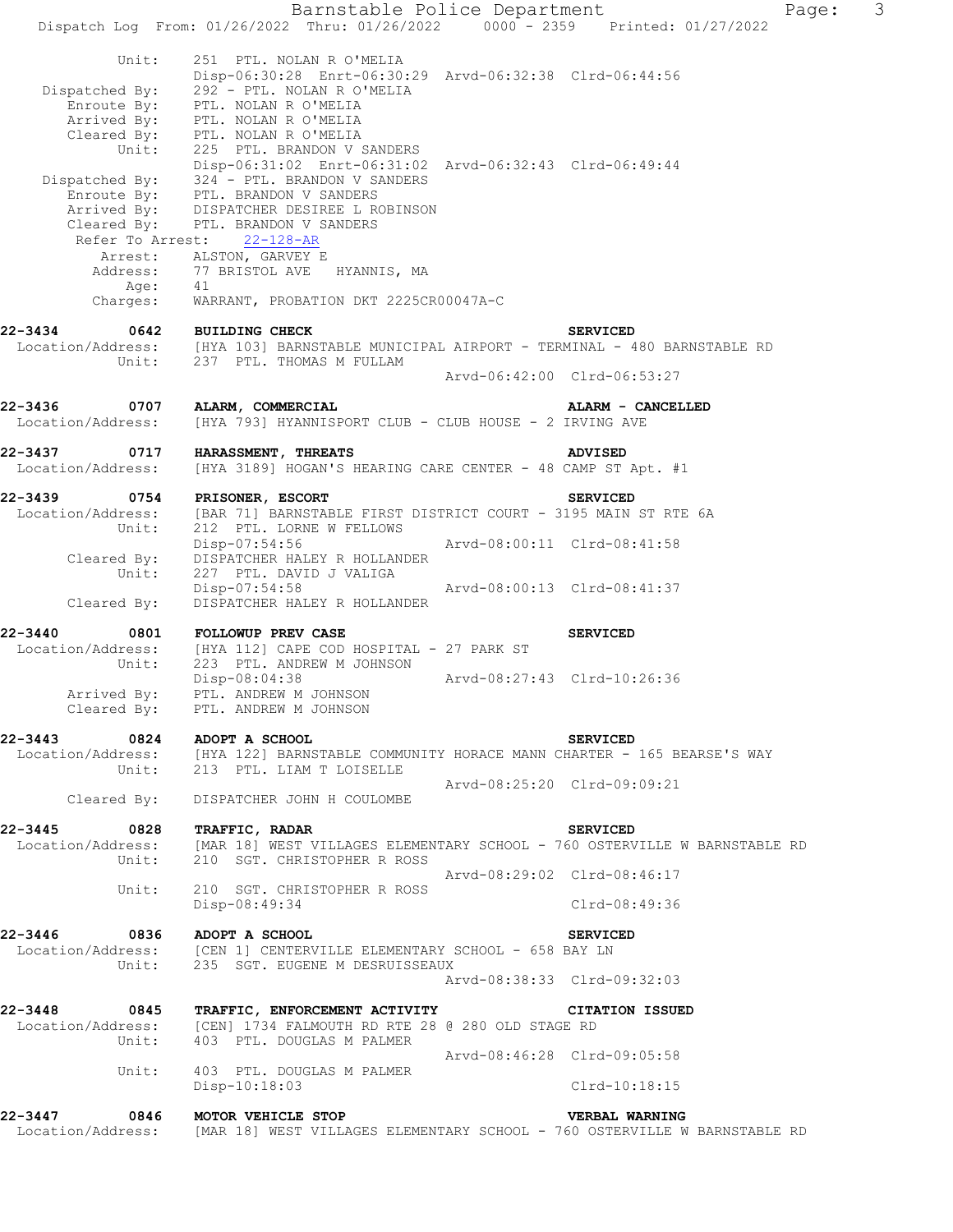|                                 | Barnstable Police Department                                                                                    |                             |                             | $\overline{4}$<br>Page: |
|---------------------------------|-----------------------------------------------------------------------------------------------------------------|-----------------------------|-----------------------------|-------------------------|
|                                 | Dispatch Log From: 01/26/2022 Thru: 01/26/2022 0000 - 2359 Printed: 01/27/2022                                  |                             |                             |                         |
| Unit:                           | 210 SGT. CHRISTOPHER R ROSS                                                                                     |                             | Arvd-08:46:17 Clrd-08:49:07 |                         |
|                                 |                                                                                                                 |                             |                             |                         |
| 22-3450<br>0849                 | ADOPT A SCHOOL<br>Location/Address: [MAR 18] WEST VILLAGES ELEMENTARY SCHOOL - 760 OSTERVILLE W BARNSTABLE RD   |                             | <b>SERVICED</b>             |                         |
| Unit:                           | 210 SGT. CHRISTOPHER R ROSS                                                                                     |                             |                             |                         |
|                                 |                                                                                                                 |                             | Arvd-08:49:55 Clrd-09:03:33 |                         |
| 22-3455<br>0904                 | SUSPICIOUS, PERSON                                                                                              |                             | <b>SERVICED</b>             |                         |
| Location/Address:<br>Unit:      | [HYA 999] MURRAY WILLIAM - 427 SCUDDER AVE<br>232 PTL. MATTHEW J MELIA                                          |                             |                             |                         |
|                                 | Disp-09:08:22                                                                                                   |                             | Clrd-09:09:35               |                         |
| Cleared By:<br>Unit:            | DISPATCHER JOHN H COULOMBE<br>213 PTL. LIAM T LOISELLE                                                          |                             |                             |                         |
|                                 | Disp-09:09:32                                                                                                   | Arvd-09:11:15 Clrd-09:22:44 |                             |                         |
| Dispatched By:                  | 877 - DISPATCHER JOHN H COULOMBE                                                                                |                             |                             |                         |
|                                 | Arrived By: PTL. LIAM T LOISELLE<br>Cleared By: DISPATCHER HALEY R HOLLANDER                                    |                             |                             |                         |
| Unit:                           | 337 PTL. SCOTT F LEGER                                                                                          |                             |                             |                         |
|                                 | Dispatched By: 228 - PTL. SCOTT F LEGER                                                                         |                             | Arvd-09:11:56 Clrd-09:20:21 |                         |
|                                 | Arrived By: PTL. SCOTT F LEGER                                                                                  |                             |                             |                         |
| Cleared By:                     | PTL. SCOTT F LEGER                                                                                              |                             |                             |                         |
| $22 - 3453$<br>0905             | MOTOR VEHICLE STOP                                                                                              |                             | <b>CITATION ISSUED</b>      |                         |
|                                 | Location/Address: [CEN 1308] ALLTOWN CENTERVILLE - MOBIL - 1734 FALMOUTH RD RTE 28                              |                             |                             |                         |
| Unit:                           | 403 PTL. DOUGLAS M PALMER                                                                                       |                             | Arvd-09:05:58 Clrd-10:18:01 |                         |
| Unit:                           | 402 PTL. MATTHEW J LOUNSBURY                                                                                    |                             |                             |                         |
|                                 | Disp-09:10:24 Enrt-09:10:24 Arvd-09:16:22 Clrd-10:02:36                                                         |                             |                             |                         |
| Dispatched By:<br>Enroute By:   | 218 - PTL. MATTHEW J LOUNSBURY<br>PTL. MATTHEW J LOUNSBURY                                                      |                             |                             |                         |
| Arrived By:                     | PTL. MATTHEW J LOUNSBURY                                                                                        |                             |                             |                         |
| Cleared By:                     | PTL. MATTHEW J LOUNSBURY                                                                                        |                             |                             |                         |
| 22-3454<br>0907                 | ASSIST, NOTIFICATION                                                                                            |                             | <b>SERVICED</b>             |                         |
| Location/Address:               | [COT 372] SCULLIN, JANICE & JOHN - 144 PINQUICKSET COVE CIR                                                     |                             |                             |                         |
| Unit:                           | 210 SGT. CHRISTOPHER R ROSS                                                                                     |                             | Arvd-09:07:58 Clrd-09:49:05 |                         |
| Cleared By:                     | DISPATCHER HALEY R HOLLANDER                                                                                    |                             |                             |                         |
| Unit:                           | 238 PTL. THOMAS J HARMON<br>Disp-09:12:25 Enrt-09:12:25 Arvd-09:26:34 Clrd-09:49:07                             |                             |                             |                         |
| Dispatched By:                  | 238 - PTL. THOMAS J HARMON                                                                                      |                             |                             |                         |
|                                 | Enroute By: PTL. THOMAS J HARMON                                                                                |                             |                             |                         |
|                                 | Arrived By: DISPATCHER HALEY R HOLLANDER<br>Cleared By: DISPATCHER HALEY R HOLLANDER                            |                             |                             |                         |
|                                 |                                                                                                                 |                             |                             |                         |
| 22-3461 0955 DISTURBANCE, NOISE | Location/Address: [HYA 107] CAPE CODDER RESORT & SPA - 1225 IYANNOUGH RD RTE 132                                |                             | <b>SERVICED</b>             |                         |
|                                 | Unit: 240 SGT. MARK BUTLER                                                                                      |                             |                             |                         |
|                                 |                                                                                                                 |                             | Arvd-09:55:00 Clrd-09:58:25 |                         |
|                                 | 22-3463 1012 ASSIST, OTHER AGENCY                                                                               |                             | <b>SERVICED</b>             |                         |
|                                 | Location/Address: [HYA 608] ST. FRANCIS XAVIER RECTORY - 347 SOUTH ST                                           |                             |                             |                         |
|                                 | Unit: 337 PTL. SCOTT F LEGER                                                                                    |                             | Arvd-10:15:13 Clrd-10:38:58 |                         |
|                                 |                                                                                                                 |                             |                             |                         |
| 22-3464<br>1019                 | <b>FOLLOW UP</b>                                                                                                |                             | <b>SERVICED</b>             |                         |
|                                 | Location/Address: [CEN 146] WILSON, QUOIZEL L & DONNA A - 259 GREAT MARSH RD<br>Unit: 403 PTL. DOUGLAS M PALMER |                             |                             |                         |
|                                 |                                                                                                                 |                             | Arvd-10:19:35 Clrd-10:29:31 |                         |
| 22-3465<br>1020                 | TRAFFIC, ENFORCEMENT ACTIVITY                                                                                   |                             | <b>SERVICED</b>             |                         |
| Location/Address:               | [MAR] 2929 FALMOUTH RD RTE 28 @ 400 OSTERVILLE W BARNSTABLE RD                                                  |                             |                             |                         |
|                                 | Unit: 402 PTL. MATTHEW J LOUNSBURY                                                                              |                             |                             |                         |
|                                 | Cleared By: DISPATCHER JOHN H COULOMBE                                                                          | Arvd-10:20:31 Clrd-10:35:00 |                             |                         |
|                                 | Unit: 402 PTL. MATTHEW J LOUNSBURY                                                                              |                             |                             |                         |
|                                 | Disp-11:32:02                                                                                                   |                             | Clrd-11:32:27               |                         |
| 22-3466                         | 1020 ESCORT/TRANSPORT                                                                                           |                             | <b>SERVICED</b>             |                         |
|                                 | Location/Address: [CEN] 1074 WEST MAIN ST @ 1195 FALMOUTH RD RTE 28                                             |                             |                             |                         |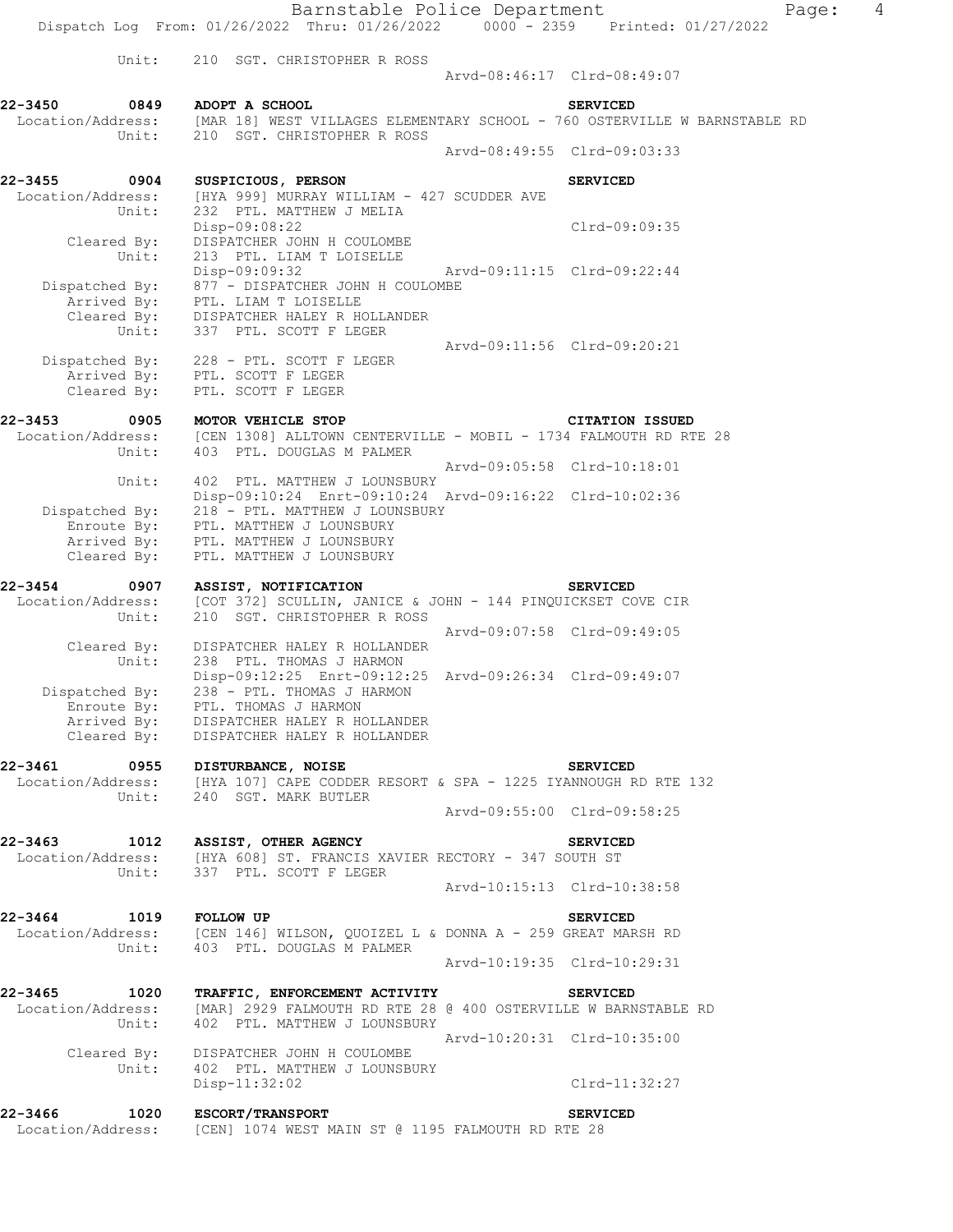| 22-3473 | 1050                                       | MOTOR VEHICLE STOP                                                                                                                               |                             | VERBAL WARNING                                                              |   |
|---------|--------------------------------------------|--------------------------------------------------------------------------------------------------------------------------------------------------|-----------------------------|-----------------------------------------------------------------------------|---|
|         |                                            | Dispatched By: 228 - PTL. SCOTT F LEGER<br>Arrived By: PTL. SCOTT F LEGER<br>Cleared By: PTL. SCOTT F LEGER                                      |                             |                                                                             |   |
|         | Unit:                                      | 337 PTL. SCOTT F LEGER                                                                                                                           | Arvd-10:48:36 Clrd-10:57:23 |                                                                             |   |
|         |                                            | Disp-10:48:21<br>Dispatched By: 880 - DISPATCHER HALEY R HOLLANDER<br>Cleared By: PTL. SCOTT F LEGER                                             |                             | Clrd-10:48:21                                                               |   |
|         | Arrived By:<br>Unit:                       | Disp-10:47:19<br>DISPATCHER HALEY R HOLLANDER<br>337 PTL. SCOTT F LEGER                                                                          | Arvd-10:48:23 Clrd-10:50:05 |                                                                             |   |
|         | 22-3472 1046<br>Location/Address:<br>Unit: | <b>HARASSMENT, TRESPASS</b><br>[HYA 1520] MCDONALD'S - 175 NORTH ST<br>213 PTL. LIAM T LOISELLE                                                  |                             | Jail Diversion                                                              |   |
|         | Cleared By:                                | Arrived By: PTL. MATTHEW J MELIA<br>PTL. MATTHEW J MELIA                                                                                         |                             |                                                                             |   |
|         | Location/Address:<br>Unit:                 | [HYA] 0 MULBERRY ST @ 119 LOCUST ST<br>232 PTL. MATTHEW J MELIA<br>Disp-10:45:33                                                                 | Arvd-10:50:03 Clrd-11:01:04 |                                                                             |   |
|         | 22-3471 1043                               | MOTOR VEHICLE, ABANDONED                                                                                                                         |                             | <b>SERVICED</b>                                                             |   |
|         |                                            | Unit: 227 PTL. DAVID J VALIGA                                                                                                                    |                             | Arvd-10:43:46 Clrd-10:52:49                                                 |   |
|         |                                            | 22-3470 1043 SUMMONS, SERVE<br>Location/Address: [HYA 112] CAPE COD HOSPITAL - 27 PARK ST                                                        |                             | SERVED IN HAND                                                              |   |
|         | Arrived By:                                | Dispatched By: 243 - PTL. DOUGLAS M PALMER<br>PTL. DOUGLAS M PALMER<br>Cleared By: PTL. DOUGLAS M PALMER                                         |                             | Arvd-10:54:24 Clrd-11:27:51                                                 |   |
|         | Unit:                                      | Cleared By: PTL. MATTHEW J LOUNSBURY<br>403 PTL. DOUGLAS M PALMER                                                                                |                             | Arvd-10:35:00 Clrd-11:31:47                                                 |   |
| 22-3469 | 1035<br>Unit:                              | MOTOR VEHICLE STOP<br>Location/Address: [BAR] 420 ATTUCKS LN @ 1330 PHINNEY'S LN<br>402 PTL. MATTHEW J LOUNSBURY                                 |                             | <b>CITATION ISSUED</b>                                                      |   |
|         |                                            | Refer To Incident: 22-168-OF                                                                                                                     |                             |                                                                             |   |
|         | Cleared By:                                | Disp-11:07:36<br>Dispatched By: $880 -$ DISPATCHER HALEY R HOLLANDER<br>Arrived By: DISPATCHER HALEY R HOLLANDER<br>DISPATCHER HALEY R HOLLANDER | Arvd-11:07:38 Clrd-11:21:21 |                                                                             |   |
|         | Cleared By:<br>Unit:                       | Disp-10:55:23<br>DISPATCHER HALEY R HOLLANDER<br>213 PTL. LIAM T LOISELLE                                                                        |                             | Clrd-10:56:07                                                               |   |
|         | Location/Address:<br>Unit:                 | 213 PTL. LIAM T LOISELLE                                                                                                                         |                             | [HYA 4009] THE PAVILION REHABILITATION AND NURSING - 876 FALMOUTH RD RTE 28 |   |
| 22-3476 | 1030                                       | $Disp-11:27:55$<br><b>ASSAULT</b>                                                                                                                |                             | Clrd-11:28:32<br>REPORT TAKEN                                               |   |
|         | Unit:                                      | 403 PTL. DOUGLAS M PALMER                                                                                                                        |                             | Arvd-10:31:36 Clrd-10:54:24                                                 |   |
| 22-3468 | 1030<br>Location/Address:<br>Unit:         | TRAFFIC, ENFORCEMENT ACTIVITY<br>[CEN] 1734 FALMOUTH RD RTE 28 @ 280 OLD STAGE RD<br>403 PTL. DOUGLAS M PALMER                                   |                             | <b>SERVICED</b>                                                             |   |
|         | Cleared By:                                | Dispatched By: 228 - PTL. SCOTT F LEGER<br>Arrived By: PTL. SCOTT F LEGER<br>DISPATCHER HALEY R HOLLANDER                                        |                             |                                                                             |   |
|         | Unit:                                      | 337 PTL. SCOTT F LEGER                                                                                                                           |                             | Arvd-10:21:00 Clrd-10:49:50<br>Arvd-10:45:47 Clrd-10:48:12                  |   |
| 22-3467 | 1021<br>Location/Address:<br>Unit:         | HOMELESS INCIDENT/SUS PERSON<br>[HYA] 51 WINTER ST @ 116 NORTH ST<br>240 SGT. MARK BUTLER                                                        |                             | <b>SERVICED</b>                                                             |   |
|         |                                            | Cleared By: PTL. LORNE W FELLOWS                                                                                                                 |                             | Arvd-10:20:00 Clrd-10:29:16                                                 |   |
|         | Unit:                                      | 212 PTL. LORNE W FELLOWS                                                                                                                         |                             |                                                                             |   |
|         |                                            | Barnstable Police Department<br>Dispatch Log From: 01/26/2022 Thru: 01/26/2022 0000 - 2359 Printed: 01/27/2022                                   |                             | Page:                                                                       | 5 |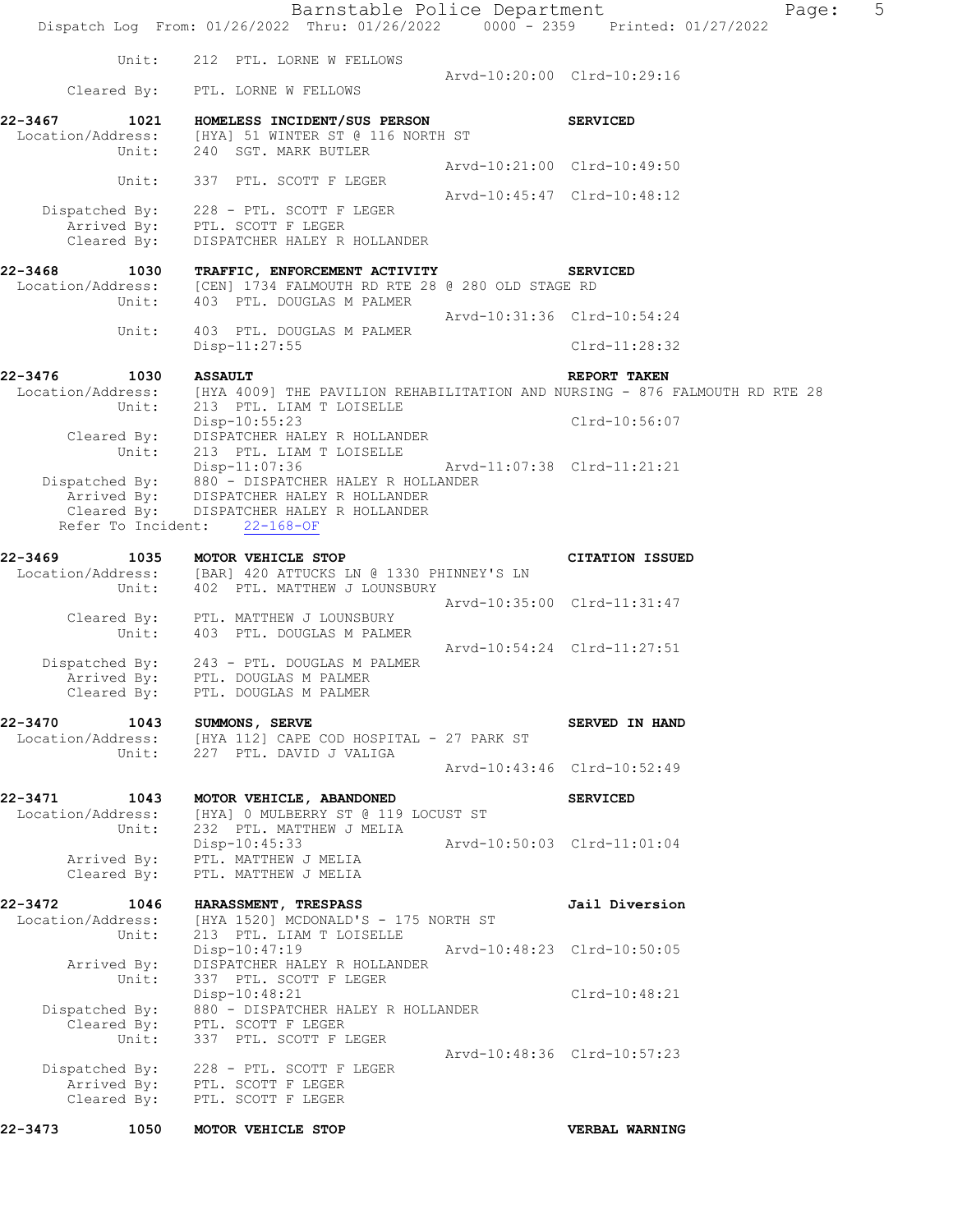|                                               | Barnstable Police Department<br>Dispatch Log From: 01/26/2022 Thru: 01/26/2022 0000 - 2359 Printed: 01/27/2022                                       |                             |                             | 6<br>Page: |
|-----------------------------------------------|------------------------------------------------------------------------------------------------------------------------------------------------------|-----------------------------|-----------------------------|------------|
|                                               |                                                                                                                                                      |                             |                             |            |
| Location/Address:                             | [HYA] 185 WINTER ST @ 5 CHESTNUT ST<br>Unit: 213 PTL. LIAM T LOISELLE                                                                                |                             |                             |            |
| Unit:                                         | Cleared By: PTL. LIAM T LOISELLE<br>223 PTL. ANDREW M JOHNSON                                                                                        |                             | Arvd-10:50:00 Clrd-10:54:28 |            |
| Cleared By:                                   | Disp-10:50:30 Arvd-10:50:32 Clrd-10:54:06<br>DISPATCHER HALEY R HOLLANDER                                                                            |                             |                             |            |
| $22 - 3475$<br>1051                           | SUSPICIOUS, PERSON                                                                                                                                   |                             | <b>COMPLAINT/SUMMONS</b>    |            |
| Unit:                                         | Location/Address: [HYA 1031] STEVE & SUES PAR TEE FREEZE - 455 WEST MAIN ST<br>227 PTL. DAVID J VALIGA                                               |                             |                             |            |
| Cleared By:<br>Unit:                          | Disp-10:53:16<br>PTL. DAVID J VALIGA                                                                                                                 |                             | Clrd-10:55:55               |            |
|                                               | 223 PTL. ANDREW M JOHNSON<br>$Disp-10:54:11$<br>Arrived By: PTL. ANDREW M JOHNSON<br>Cleared By: PTL. ANDREW M JOHNSON<br>Unit: 227 PTL. DAVID J VAL | Arvd-10:58:35 Clrd-12:29:07 |                             |            |
|                                               | 227 PTL. DAVID J VALIGA<br>Disp-10:58:32<br>Cleared By: SGT. JOHN M ALEXANDER                                                                        | Arvd-10:58:35 Clrd-11:39:33 |                             |            |
|                                               | Unit: 337 PTL. SCOTT F LEGER<br>Disp-11:00:05 Enrt-11:00:06 Arvd-11:03:52 Clrd-12:01:14<br>Dispatched By: 228 - PTL. SCOTT F LEGER                   |                             |                             |            |
|                                               | Enroute By: PTL. SCOTT F LEGER<br>Arrived By: PTL. SCOTT F LEGER<br>Cleared By: PTL. SCOTT F LEGER<br>Refer To Arrest: $22-129-AR$                   |                             |                             |            |
|                                               | Refer To Arrest: 22-130-AR<br>Refer To Arrest: $\overline{22-131-AR}$                                                                                |                             |                             |            |
| 22-3479                                       | 1054 ASSIST                                                                                                                                          |                             | <b>SERVICED</b>             |            |
|                                               | Location/Address: [HYA 11] HYANNIS VILLAGE GREEN - 365 MAIN ST<br>Unit: 240 SGT. MARK BUTLER                                                         |                             |                             |            |
|                                               |                                                                                                                                                      |                             | Arvd-10:54:00 Clrd-10:57:47 |            |
| 22-3481<br>1106<br>Location/Address:          | FINGERPRINT, NON CRIMINAL<br>[HYA 124] BARNSTABLE POLICE DEPARTMENT - 1200 PHINNEY'S LN                                                              |                             | <b>SERVICED</b>             |            |
| 22-3484                                       | 1203 SUMMONS, SERVE<br>Location/Address: [MAR] 948 OSTERVILLE W BARNSTABLE RD                                                                        |                             | SERVED IN HAND              |            |
| Unit:                                         | 238 PTL. THOMAS J HARMON                                                                                                                             |                             | Arvd-12:03:58 Clrd-12:18:31 |            |
| $22 - 3485$<br>1215<br>Unit:                  | ASSIST, WELL BEING<br>Location/Address: [HYA 112] CAPE COD HOSPITAL - 27 PARK ST<br>232 PTL. MATTHEW J MELIA                                         |                             | <b>ADVISED</b>              |            |
| Arrived By:<br>Cleared By:                    | Disp-12:16:54<br>PTL. MATTHEW J MELIA<br>PTL. MATTHEW J MELIA                                                                                        | Arvd-12:20:48 Clrd-12:32:56 |                             |            |
| 22-3487<br>1220<br>Location/Address:<br>Unit: | ASSIST, WELL BEING<br>[HYA] 50 MEGAN RD<br>213 PTL. LIAM T LOISELLE                                                                                  |                             | <b>SERVICED</b>             |            |
| Cleared By:                                   | Disp-12:28:02<br>Dispatched By: 302 - PTL. DAVID D HEISE<br>Arrived By: DISPATCHER HALEY R HOLLANDER<br>PTL. LIAM T LOISELLE                         | Arvd-12:30:46 Clrd-12:59:12 |                             |            |
| 22-3486<br>1221<br>Location/Address:<br>Unit: | FOLLOW UP<br>[HYA 122] BARNSTABLE COMMUNITY HORACE MANN CHARTER - 165 BEARSE'S WAY<br>213 PTL. LIAM T LOISELLE                                       |                             | <b>SERVICED</b>             |            |
|                                               |                                                                                                                                                      |                             | Arvd-12:22:06 Clrd-12:27:35 |            |
| 22-3489<br>Location/Address:<br>Unit:         | 1257 MOTOR VEHICLE STOP<br>[HYA 1847] THE DAILY PAPER - 644 WEST MAIN ST<br>227 PTL. DAVID J VALIGA                                                  |                             | VERBAL WARNING              |            |
|                                               | Cleared By: PTL. DAVID J VALIGA                                                                                                                      |                             | Arvd-12:57:00 Clrd-13:02:37 |            |
| 22-3490<br>Unit:                              | 1303 SUMMONS, SERVE<br>Location/Address: [MAR] 183 OLD MILL RD<br>238 PTL. THOMAS J HARMON                                                           |                             | UNABLE TO SERVE             |            |
|                                               |                                                                                                                                                      |                             |                             |            |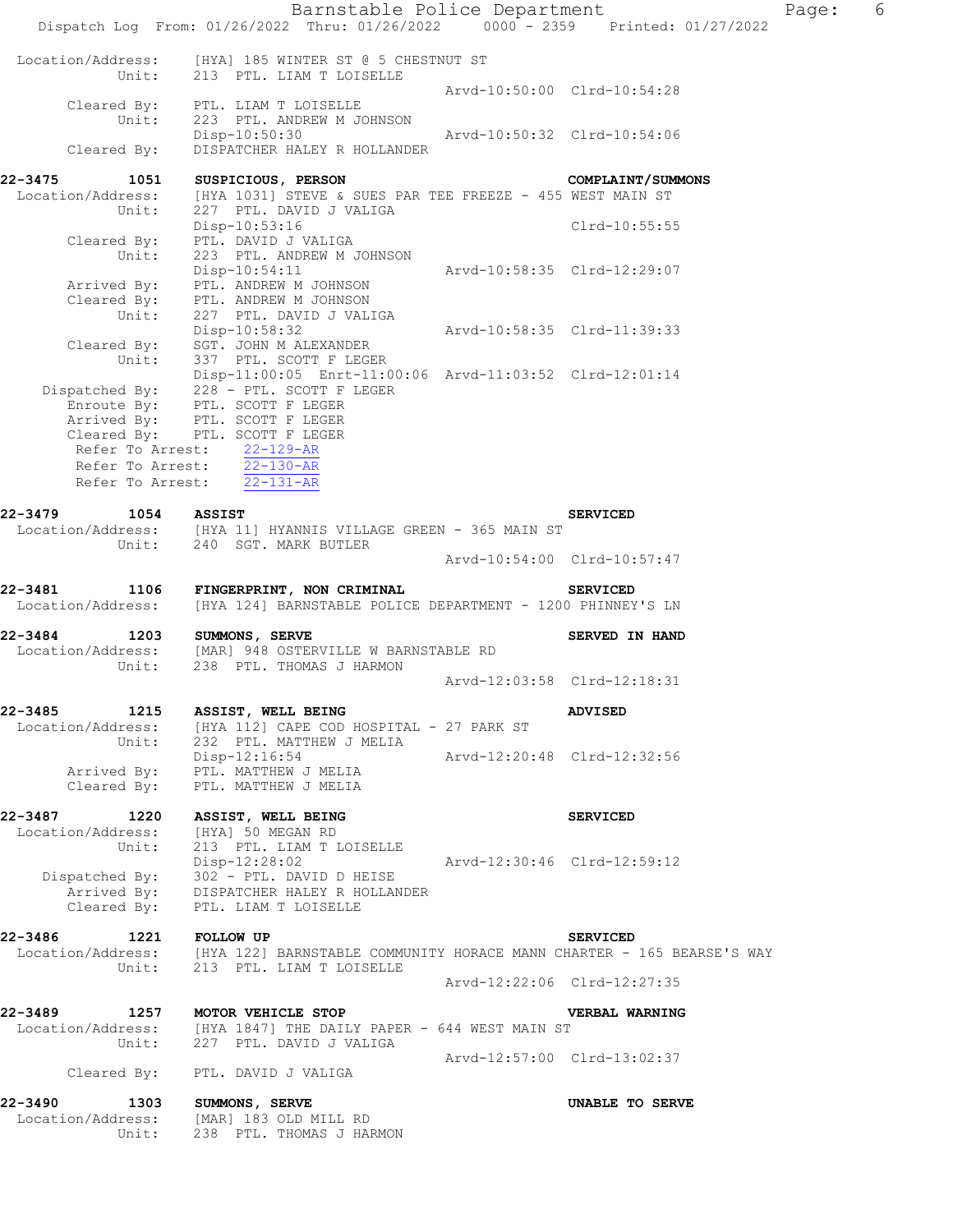Arvd-13:03:43 Clrd-13:17:12 **22-3491 1308 MOTOR VEHICLE STOP VERBAL WARNING**  Location/Address: [WBA 11] BURGER KING - 2145 IYANNOUGH RD RTE 132 Unit: 402 PTL. MATTHEW J LOUNSBURY Arvd-13:08:00 Clrd-13:12:17 Cleared By: PTL. MATTHEW J LOUNSBURY **22-3492 1309 TRAFFIC, ENFORCEMENT ACTIVITY SERVICED**  Location/Address: [HYA] 1229 IYANNOUGH RD RTE 132 @ 1200 PHINNEY'S LN Unit: 403 PTL. DOUGLAS M PALMER Arvd-13:09:57 Clrd-13:35:00 Cleared By: DISPATCHER HALEY R HOLLANDER Unit: 402 PTL. MATTHEW J LOUNSBURY Arvd-13:19:22 Clrd-13:25:15 Dispatched By: 218 - PTL. MATTHEW J LOUNSBURY Arrived By: PTL. MATTHEW J LOUNSBURY Cleared By: PTL. MATTHEW J LOUNSBURY Unit: 402 PTL. MATTHEW J LOUNSBURY<br>Disp-13:33:17 Disp-13:33:17 Arvd-13:33:53 Clrd-13:39:11 Dispatched By: 218 - PTL. MATTHEW J LOUNSBURY Arrived By: PTL. MATTHEW J LOUNSBURY Cleared By: PTL. MATTHEW J LOUNSBURY Unit: 402 PTL. MATTHEW J LOUNSBURY Disp-14:20:06 Clrd-14:28:10 Dispatched By: 218 - PTL. MATTHEW J LOUNSBURY Cleared By: PTL. MATTHEW J LOUNSBURY Unit: 403 PTL. DOUGLAS M PALMER Disp-14:22:10 Clrd-14:26:53 **22-3493 1318 E911, SILENT CALL SERVICED**  Location/Address: [HYA 3712] CAPE COD HOSPITAL REHAB AND WOUND CENTER - 905 ATTUCKS LN Unit: 223 PTL. ANDREW M JOHNSON Disp-13:18:46 Arvd-13:26:25 Clrd-13:30:23 Arrived By: PTL. ANDREW M JOHNSON **22-3494 1325 MOTOR VEHICLE STOP CITATION ISSUED**  Location/Address: [HYA] 948 PHINNEY'S LN @ 3 GOOSE POINT RD Unit: 402 PTL. MATTHEW J LOUNSBURY Arvd-13:25:15 Clrd-13:33:12 **22-3496 1335 MOTOR VEHICLE STOP CITATION ISSUED**  Location/Address: [CEN] 237 FIVE CORNERS RD @ 2204 FALMOUTH RD RTE 28 Unit: 403 PTL. DOUGLAS M PALMER Arvd-13:35:00 Clrd-14:21:54 Cleared By: PTL. DOUGLAS M PALMER Unit: 402 PTL. MATTHEW J LOUNSBURY Disp-13:39:11 Enrt-13:39:11 Arvd-13:43:24 Clrd-14:20:04 Dispatched By: 218 - PTL. MATTHEW J LOUNSBURY Enroute By: PTL. MATTHEW J LOUNSBURY Arrived By: PTL. MATTHEW J LOUNSBURY Cleared By: PTL. MATTHEW J LOUNSBURY **22-3497 1336 PARK & WALK SERVICED SERVICED**  Location/Address: [HYA] 289 SOUTH ST Unit: 223 PTL. ANDREW M JOHNSON Arvd-13:38:19 Clrd-13:53:00 Unit: 227 PTL. DAVID J VALIGA Arvd-13:39:22 Clrd-13:52:52 Dispatched By: 296 - PTL. DAVID J VALIGA Arrived By: PTL. DAVID J VALIGA Cleared By: PTL. DAVID J VALIGA **22-3498 1336 ASSIST, WELL BEING SERVICED**  Location/Address: [HYA 2106] BRITISH BEER COMPANY, THE - 412 MAIN ST Unit: 213 PTL. LIAM T LOISELLE<br>Disp-13:39:10 Disp-13:39:10 Arvd-13:43:35 Clrd-13:49:52 Arrived By: DISPATCHER HALEY R HOLLANDER Cleared By: DISPATCHER HALEY R HOLLANDER Unit: 337 PTL. SCOTT F LEGER Disp-13:45:01 Enrt-13:45:02 Arvd-13:45:08 Clrd-13:49:48 Dispatched By: 228 - PTL. SCOTT F LEGER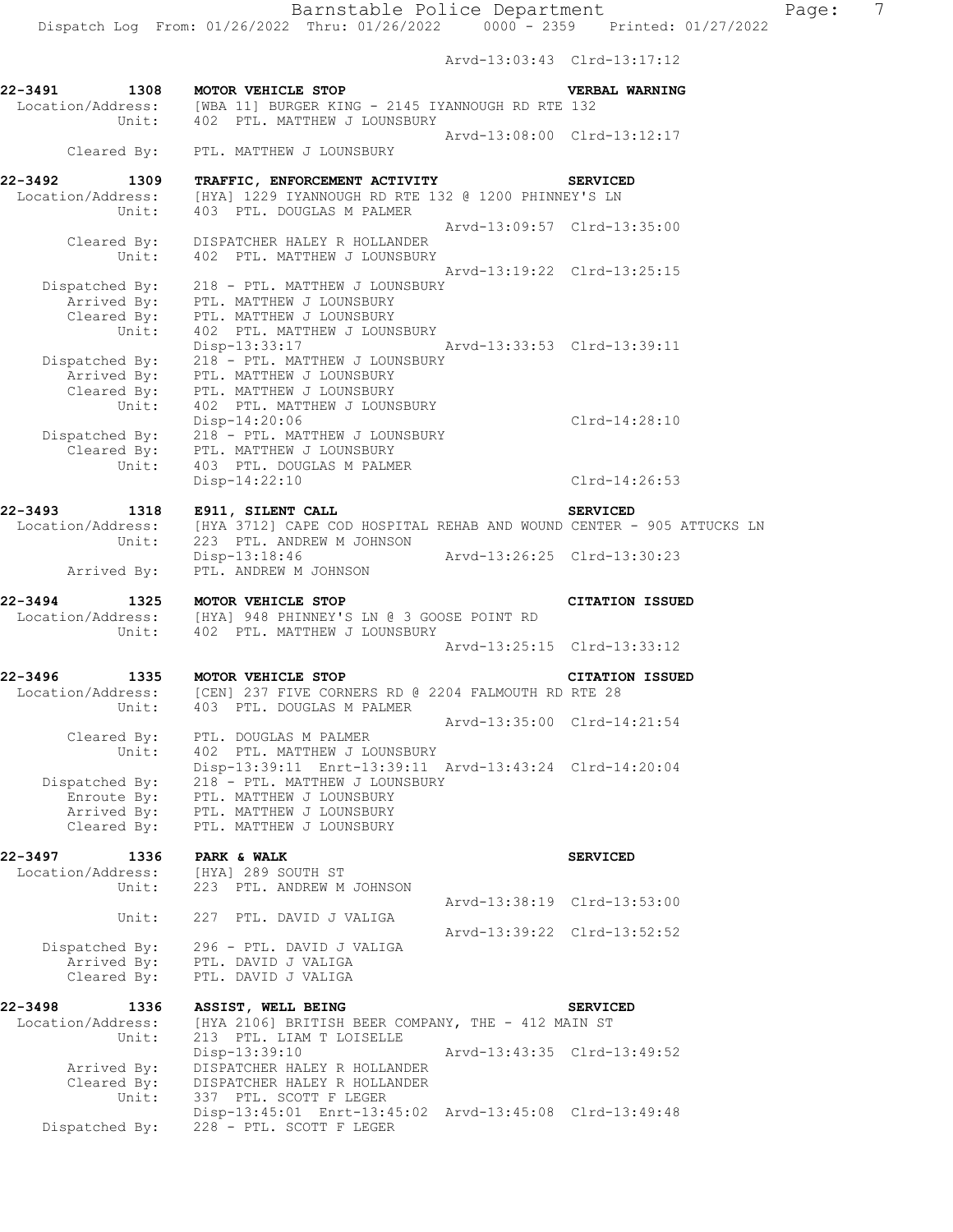Barnstable Police Department Page: 8 Dispatch Log From: 01/26/2022 Thru: 01/26/2022 0000 - 2359 Printed: 01/27/2022 Enroute By: PTL. SCOTT F LEGER Arrived By: PTL. SCOTT F LEGER Cleared By: DISPATCHER HALEY R HOLLANDER **22-3499 1341 MOTOR VEHICLE STOP ADVISED**<br>Location/Address: [CEN] 730 STRAWBERRY HILL RD @ 1096 FALMOUTH RD RTE dress: [CEN] 730 STRAWBERRY HILL RD @ 1096 FALMOUTH RD RTE 28<br>Unit: 232 PTL. MATTHEW J MELIA 232 PTL. MATTHEW J MELIA Arvd-13:41:00 Clrd-13:42:29 Unit: 202 LT. MICHAEL J CLARK Disp-13:42:36 Arvd-13:42:38 Clrd-13:46:40<br>Cleared By: LT. MICHAEL J CLARK LT. MICHAEL J CLARK **22-3503 1413 ACCIDENT, PROPERTY DAMAGE REPORT TAKEN**  Location/Address: [HYA 3470] WHOLE FOODS MARKET - 990 IYANNOUGH RD RTE 132<br>Unit: 223 PTL. ANDREW M JOHNSON 223 PTL. ANDREW M JOHNSON Disp-14:14:15 Arvd-14:16:34 Clrd-15:11:32 Arrived By: DISPATCHER HALEY R HOLLANDER Cleared By: PTL. ANDREW M JOHNSON Unit: 227 PTL. DAVID J VALIGA<br>Disp-14:14:40 Disp-14:14:40 Arvd-14:16:22 Clrd-14:40:28 Dispatched By: 880 - DISPATCHER HALEY R HOLLANDER Arrived By: DISPATCHER HALEY R HOLLANDER Unit: 213 PTL. LIAM T LOISELLE Arvd-14:16:29 Clrd-14:31:39 Dispatched By: 312 - PTL. LIAM T LOISELLE Arrived By: PTL. LIAM T LOISELLE Unit: 227 PTL. DAVID J VALIGA Disp-14:40:38 Arvd-14:40:39 Clrd-14:42:52 Cleared By: PTL. DAVID J VALIGA Refer To Accident: 22-71-AC **22-3505 1431 MOTOR VEHICLE STOP CITATION ISSUED**  Location/Address: [HYA] 1229 IYANNOUGH RD RTE 132 @ 1200 PHINNEY'S LN Unit: 213 PTL. LIAM T LOISELLE Arvd-14:31:00 Clrd-14:40:43 22-3507 1433 SUSPICIOUS, PERSON **GONE ON ARRIVAL** Location/Address: [HYA 3168] KARRAS, GUDRUN - 11 CARLOTTA AVE<br>Unit: 212 PTL. LORNE W FELLOWS 212 PTL. LORNE W FELLOWS<br>Disp-14:34:59 Arvd-14:42:44 Clrd-14:46:08 Arrived By: PTL. LORNE W FELLOWS Cleared By: DISPATCHER HALEY R HOLLANDER Unit: 403 PTL. DOUGLAS M PALMER<br>Disp-14:36:59 Disp-14:36:59 Arvd-14:43:07 Clrd-14:45:46 Arrived By: DISPATCHER HALEY R HOLLANDER Cleared By: PTL. DOUGLAS M PALMER **22-3508 1437 ASSIST, OTHER AGENCY SERVICED**  Location/Address: [HYA 103] BARNSTABLE MUNICIPAL AIRPORT - TERMINAL - 480 BARNSTABLE RD<br>Unit: 215 PTL. DENNIS M NOONAN 215 PTL. DENNIS M NOONAN Disp-14:38:12 Arvd-14:39:03 Clrd-15:01:02 Unit: 202 LT. MICHAEL J CLARK Disp-14:38:17 Clrd-14:44:59 **22-3509 1442 FIRE, OTHER UNFOUNDED**  Location/Address: [HYA] 1051 PITCHER'S WAY<br>Unit: 213 PTL. LIAM T LOISELLE 213 PTL. LIAM T LOISELLE Disp-14:42:45 Arvd-14:43:15 Clrd-14:48:12 **22-3510 1449 TRAFFIC, ENFORCEMENT ACTIVITY SERVICED**  Location/Address: [CEN] 1734 FALMOUTH RD RTE 28 @ 280 OLD STAGE RD Unit: 402 PTL. MATTHEW J LOUNSBURY Arvd-14:49:35 Clrd-14:56:25 Unit: 402 PTL. MATTHEW J LOUNSBURY<br>Disp-15:46:49 Arvd-15:47:07 Clrd-15:58:51 **22-3511 1449 SUMMONS, SERVE UNABLE TO SERVE**  Location/Address: [OST 770] BOLES, RUSSELL & MARGARET - 225 CRYSTAL LAKE RD<br>Unit: 238 PTL. THOMAS J HARMON 238 PTL. THOMAS J HARMON Arvd-14:50:05 Clrd-14:55:58 **22-3512 1456 MOTOR VEHICLE STOP COMPLAINT/SUMMONS**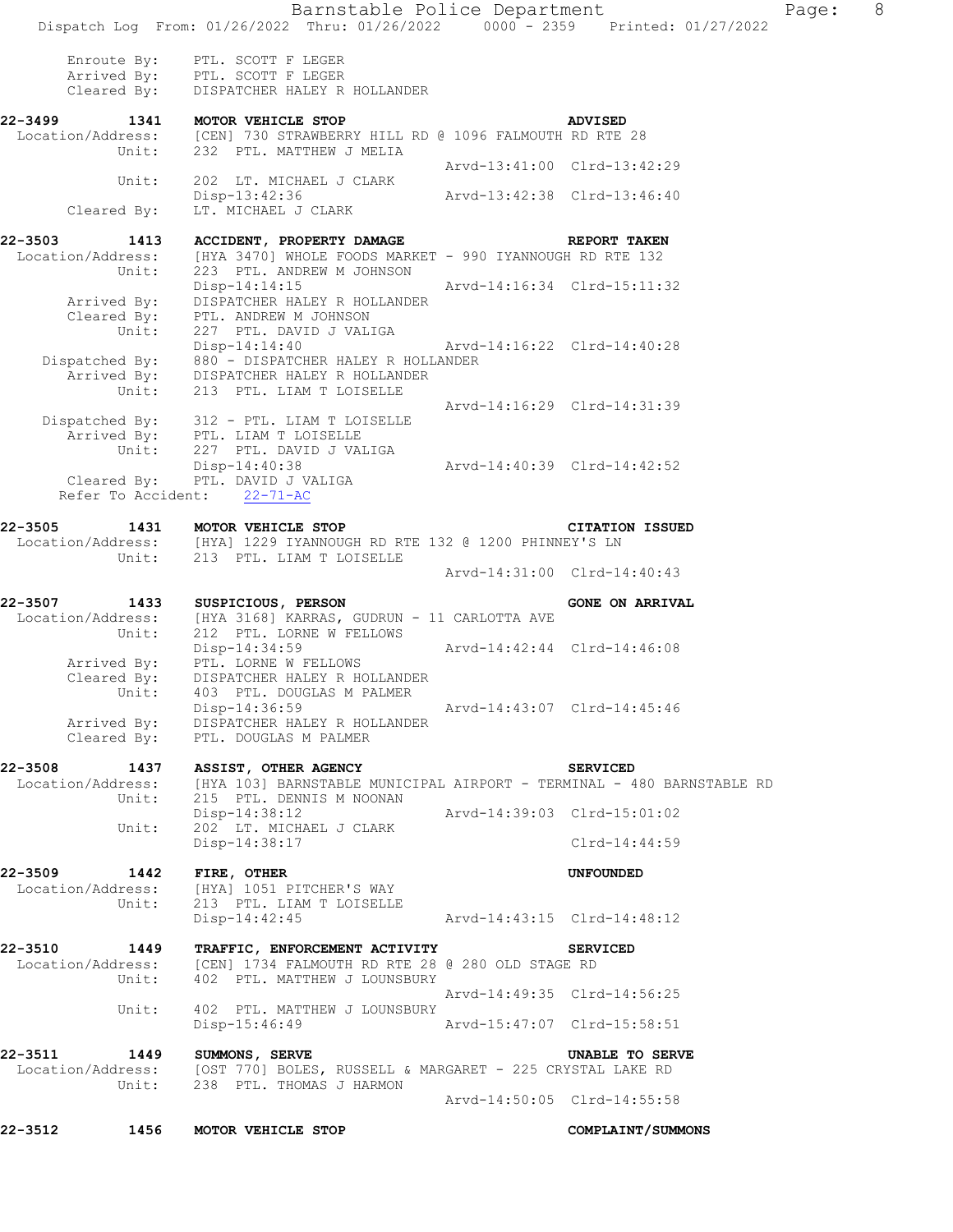|                                            | Barnstable Police Department<br>Dispatch Log From: 01/26/2022 Thru: 01/26/2022 0000 - 2359 Printed: 01/27/2022 |                             |                             | Page: | 9 |
|--------------------------------------------|----------------------------------------------------------------------------------------------------------------|-----------------------------|-----------------------------|-------|---|
| Location/Address:<br>Unit:                 | [CEN] 1900 FALMOUTH RD RTE 28 @ 9 BIRCHILL RD<br>402 PTL. MATTHEW J LOUNSBURY                                  |                             |                             |       |   |
| Refer To Arrest:                           | 22-132-AR                                                                                                      |                             | Arvd-14:56:25 Clrd-15:46:44 |       |   |
| 22-3513                                    | 1458 MOTOR VEHICLE STOP                                                                                        |                             | <b>ADVISED</b>              |       |   |
| Location/Address: [HYA] 8 MAIN ST<br>Unit: | 337 PTL. SCOTT F LEGER                                                                                         |                             |                             |       |   |
|                                            |                                                                                                                |                             | Arvd-14:58:49 Clrd-14:59:20 |       |   |
| 22-3514                                    | 1459 MOTOR VEHICLE STOP                                                                                        |                             | VERBAL WARNING              |       |   |
| Unit:                                      | Location/Address: [HYA 3008] ADVANCED AUTO PARTS - 306 FALMOUTH RD RTE 28<br>227 PTL. DAVID J VALIGA           |                             |                             |       |   |
| Cleared By:                                | PTL. DAVID J VALIGA                                                                                            |                             | Arvd-14:59:00 Clrd-15:02:16 |       |   |
| Unit:                                      | 213 PTL. LIAM T LOISELLE                                                                                       |                             |                             |       |   |
| Cleared By:                                | Disp-15:00:56 Arvd-15:00:58 Clrd-15:03:14<br>PTL. LIAM T LOISELLE                                              |                             |                             |       |   |
| 22-3517<br>1510                            | FIRE, OTHER                                                                                                    |                             | <b>SERVICED</b>             |       |   |
| Location/Address:                          | [WBA 388] PRESBYTERIAN CHURCH OF CAPE COD - 2391 IYANNOUGH RD RTE 132                                          |                             |                             |       |   |
| Unit:                                      | 227 PTL. DAVID J VALIGA<br>$Disp-15:10:54$                                                                     |                             | $Clrd-15:11:40$             |       |   |
| Unit:                                      | 213 PTL. LIAM T LOISELLE                                                                                       |                             |                             |       |   |
| Arrived By:                                | $Disp-15:11:38$<br>PTL. LIAM T LOISELLE                                                                        |                             |                             |       |   |
| Cleared By:                                | DISPATCHER HALEY R HOLLANDER                                                                                   |                             |                             |       |   |
| 22-3519<br>1553                            | WARRANT, ATTEMPT                                                                                               |                             | <b>SERVICED</b>             |       |   |
| Location/Address:                          | [CEN] 11 BUCKSKIN PATH                                                                                         |                             |                             |       |   |
| Unit:                                      | 225 PTL. DAVID E FOLEY                                                                                         |                             |                             |       |   |
| Arrived By:                                | $Disp-15:54:59$<br>DISPATCHER RAVEN D BOXOLD                                                                   | Arvd-16:07:13 Clrd-16:56:01 |                             |       |   |
| Cleared By:                                | PTL. DAVID E FOLEY                                                                                             |                             |                             |       |   |
| Unit:                                      | 211 SGT. ROBERT E BITINAS                                                                                      |                             |                             |       |   |
| Arrived By:                                | $Disp-15:55:11$<br>DISPATCHER RAVEN D BOXOLD                                                                   |                             | Arvd-16:07:04 Clrd-16:17:13 |       |   |
| Cleared By:                                | SGT. ROBERT E BITINAS                                                                                          |                             |                             |       |   |
| Unit:                                      | 223 PTL. ANDREW M JOHNSON<br>Disp-15:56:19                                                                     |                             | Arvd-16:07:07 Clrd-17:02:13 |       |   |
| Dispatched By:                             | 892 - DISPATCHER ALLYSSA MEDEIROS                                                                              |                             |                             |       |   |
| Arrived By:                                | DISPATCHER RAVEN D BOXOLD                                                                                      |                             |                             |       |   |
| Cleared By:<br>Unit:                       | PTL. ANDREW M JOHNSON<br>342 SGT. MEAGHAN M CUNNINGHAM                                                         |                             |                             |       |   |
|                                            | Disp-16:14:36                                                                                                  |                             | Arvd-16:14:41 Clrd-17:10:14 |       |   |
| Dispatched By:                             | 892 - DISPATCHER ALLYSSA MEDEIROS                                                                              |                             |                             |       |   |
| Arrived By:<br>Cleared By:                 | DISPATCHER ALLYSSA MEDEIROS<br>SGT. MEAGHAN M CUNNINGHAM                                                       |                             |                             |       |   |
| Unit:                                      | 234 PTL. KEVIN R MCNAMARA                                                                                      |                             |                             |       |   |
|                                            | Disp-16:18:01                                                                                                  | Arvd-16:18:03 Clrd-16:21:02 |                             |       |   |
| Dispatched By:<br>Arrived By:              | 867 - DISPATCHER JORDAN T SHAIRS<br>DISPATCHER JORDAN T SHAIRS                                                 |                             |                             |       |   |
| Cleared By:                                | DISPATCHER JORDAN T SHAIRS                                                                                     |                             |                             |       |   |
| 22-3520<br>1558                            | MOTOR VEHICLE STOP                                                                                             |                             | <b>CITATION ISSUED</b>      |       |   |
| Location/Address:                          | [CEN] 2300 FALMOUTH RD RTE 28 @ 250 LUMBERT MILL RD                                                            |                             |                             |       |   |
| Unit:                                      | 402 PTL. MATTHEW J LOUNSBURY                                                                                   |                             | Arvd-15:58:51 Clrd-16:25:49 |       |   |
|                                            |                                                                                                                |                             |                             |       |   |
| 22-3522 1610<br>Location/Address:          | <b>HARASSMENT, UNWANTED</b><br>[HYA 3070] DUFFY HEALTH CENTER - 94 MAIN ST                                     |                             | ADVISED                     |       |   |
| 22-3523<br>1619                            | MOTOR VEHICLE, DISABLED                                                                                        |                             | <b>SERVICED</b>             |       |   |
| Location/Address:<br>Unit:                 | [HYA 3008] ADVANCED AUTO PARTS - 306 FALMOUTH RD RTE 28                                                        |                             |                             |       |   |
|                                            | 215 PTL. BRANDON V SANDERS<br>Disp-16:19:50                                                                    | Arvd-16:26:11 Clrd-16:30:04 |                             |       |   |
| Arrived By:                                | PTL. BRANDON V SANDERS                                                                                         |                             |                             |       |   |
| Cleared By:                                | PTL. BRANDON V SANDERS                                                                                         |                             |                             |       |   |
| 22-3524 1622                               | ASSIST, WELL BEING                                                                                             |                             | <b>GONE ON ARRIVAL</b>      |       |   |
| Location/Address:<br>Unit:                 | [CEN 21] CAPE COD PACKAGE STORE INC - 1495 FALMOUTH RD RTE 28<br>238 PTL. KATHARINE H ROSS                     |                             |                             |       |   |
|                                            |                                                                                                                |                             |                             |       |   |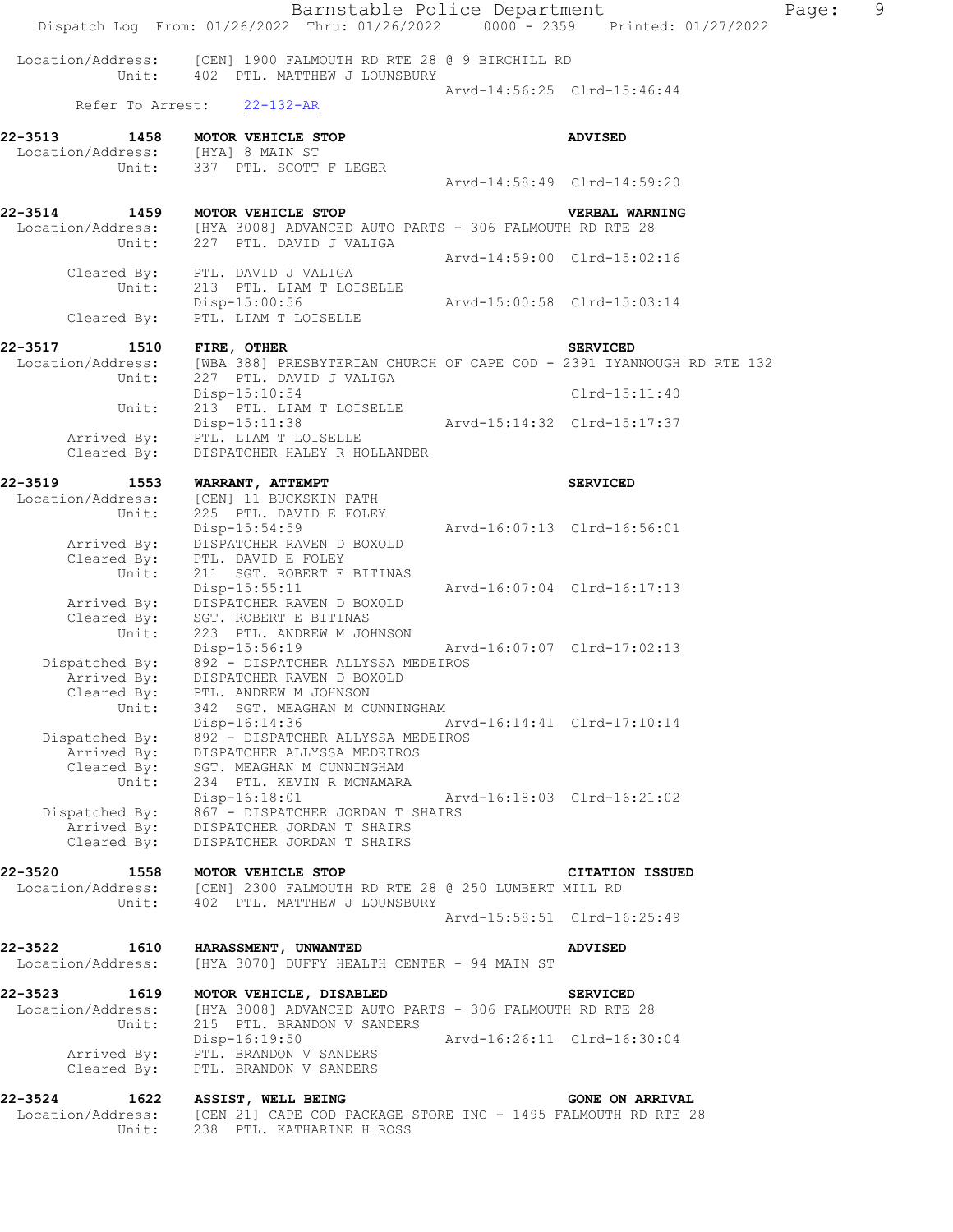Barnstable Police Department Fage: 10 Dispatch Log From: 01/26/2022 Thru: 01/26/2022 0000 - 2359 Printed: 01/27/2022 Disp-16:23:44 Arvd-16:27:30 Clrd-16:32:27 Arrived By: PTL. KATHARINE H ROSS Cleared By: PTL. KATHARINE H ROSS **22-3531 1640 LARCENY, SHOPLIFTING ADVISED**  Location/Address: [HYA 22] MACY'S - MENS & HOME - 793 IYANNOUGH RD RTE 132 Unit: 215 PTL. BRANDON V SANDERS Disp-17:05:56 Arvd-17:12:26 Clrd-17:23:45 Arrived By: PTL. BRANDON V SANDERS Cleared By: PTL. BRANDON V SANDERS **22-3527 1641 ASSIST, WELL BEING UNFOUNDED**  Location/Address: [OST 290] KAPLAN, LEONARD - 166 WEST WIND CIR Unit: 238 PTL. KATHARINE H ROSS<br>Disp-16:48:09 Disp-16:48:09 Arvd-16:53:03 Clrd-17:10:01 Arrived By: PTL. KATHARINE H ROSS Unit: 252 PTL. JEFFREY JACKSON Disp-16:48:12 Arvd-17:01:36 Clrd-17:10:02 Arrived By: PTL. JEFFREY JACKSON **22-3529 1646 SUSPICIOUS, ACTIVITY ADVISED**  Location/Address: [HYA] 142 CORPORATION ST Unit: 234 PTL. KEVIN R MCNAMARA Disp-16:53:44 Arvd-17:02:00 Clrd-17:15:47 Dispatched By: 892 - DISPATCHER ALLYSSA MEDEIROS Arrived By: PTL. KEVIN R MCNAMARA Cleared By: PTL. KEVIN R MCNAMARA **22-3528 1649 MOTOR VEHICLE STOP VERBAL WARNING**  Location/Address: [HYA 776] AUTO ZONE - 332 IYANNOUGH RD RTE 28 Unit: 215 PTL. BRANDON V SANDERS Arvd-16:49:00 Clrd-16:54:51 Unit: 213 PTL. MARK S MCWILLIAMS Disp-16:50:55 Clrd-16:54:49 **22-3532 1722 HARASSMENT, PHONE CALLS SERVICED**  Location/Address: [OST 290] KAPLAN, LEONARD - 166 WEST WIND CIR Unit: 238 PTL. KATHARINE H ROSS Arvd-17:23:02 Clrd-17:36:40 **22-3533 1727 BUILDING CHECK SERVICED**  Location/Address: [HYA 103] BARNSTABLE MUNICIPAL AIRPORT - TERMINAL - 480 BARNSTABLE RD Unit: 232 PTL. MATTHEW J MELIA Arvd-17:27:00 Clrd-17:35:48 **22-3535 1748 MOTOR VEHICLE STOP VERBAL WARNING**  Location/Address: [HYA] 10 MAIN ST @ 5 BAY VIEW ST Unit: 234 PTL. KEVIN R MCNAMARA Arvd-17:48:00 Clrd-17:54:34 Cleared By: PTL. KEVIN R MCNAMARA **22-3537 1752 B&E, MOTOR VEHICLE REPORT TAKEN**<br>Location/Address: [HYA 4043] WELLER, LATOYA & WIGGINS, ERICA - 64 HAMPSHIRE [HYA 4043] WELLER, LATOYA & WIGGINS, ERICA - 64 HAMPSHIRE AVE Unit: FIELD1 PTL. DENISE A BALDNER Disp-18:00:14 Arvd-18:00:19 Clrd-18:56:33 Refer To Incident: 22-169-OF **22-3538 1758 HARASSMENT, UNWANTED SERVICED**  Location/Address: [HYA 4021] ANEJO MEXICAN BISTRO - 599 MAIN ST Unit: 234 PTL. KEVIN R MCNAMARA Disp-17:58:42 Clrd-17:59:37 Dispatched By: 871 - DISPATCHER RYAN J MCNALLY Cleared By: DISPATCHER RAVEN D BOXOLD Unit: 213 PTL. MARK S MCWILLIAMS Disp-17:58:45 Clrd-17:59:39 Dispatched By: 871 - DISPATCHER RYAN J MCNALLY Cleared By: DISPATCHER RAVEN D BOXOLD 22-3539 1823 ASSIST, WELL BEING **SERVICED** Location/Address: [HYA 3575] YARMOUTH ROAD ROOMING HOUSE - 34 YARMOUTH RD Apt. #5<br>Unit: 234 PTL. KEVIN R MCNAMARA 234 PTL. KEVIN R MCNAMARA

Disp-18:30:59 Arvd-18:40:16 Clrd-18:52:02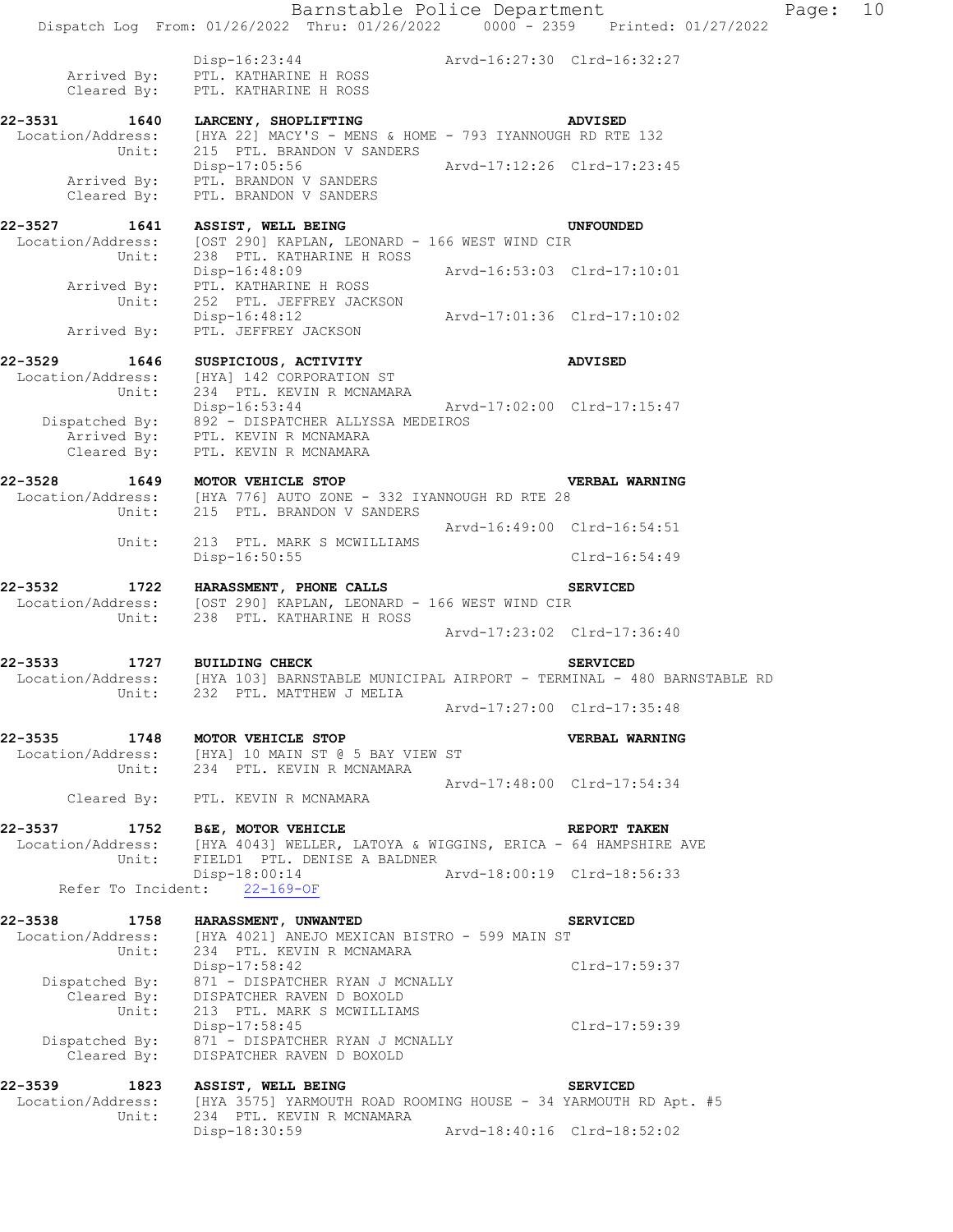Barnstable Police Department Page: 11 Dispatch Log From: 01/26/2022 Thru: 01/26/2022 0000 - 2359 Printed: 01/27/2022 Dispatched By: 882 - DISPATCHER RAVEN D BOXOLD Arrived By: PTL. KEVIN R MCNAMARA Cleared By: DISPATCHER RAVEN D BOXOLD Unit: 215 PTL. BRANDON V SANDERS Disp-18:31:04 Arvd-18:38:13 Clrd-18:51:59 Dispatched By: 882 - DISPATCHER RAVEN D BOXOLD Arrived By: PTL. BRANDON V SANDERS Cleared By: DISPATCHER RAVEN D BOXOLD Unit: 211 SGT. ROBERT E BITINAS Arvd-18:47:43 Clrd-18:52:05 Dispatched By: 266 - SGT. ROBERT E BITINAS Arrived By: SGT. ROBERT E BITINAS Cleared By: DISPATCHER RAVEN D BOXOLD **22-3540 1829 BUILDING CHECK SERVICED**  Location/Address: [HYA 103] BARNSTABLE MUNICIPAL AIRPORT - TERMINAL - 480 BARNSTABLE RD Unit: 232 PTL. MATTHEW J MELIA Arvd-18:29:00 Clrd-18:35:09 **22-3541 1831 FOLLOWUP PREV CASE SERVICED**  [HYA 124] BARNSTABLE POLICE DEPARTMENT - 1200 PHINNEY'S LN Unit: 238 PTL. KATHARINE H ROSS Arvd-18:32:00 Clrd-19:34:04 **22-3544 1922 ASSIST, OTHER AGENCY SERVICED**  Location/Address: [HYA 9] BARNSTABLE HIGH SCHOOL - 744 WEST MAIN ST<br>Unit: 215 PTL. BRANDON V SANDERS 215 PTL. BRANDON V SANDERS Disp-19:24:15 Arvd-19:26:33 Clrd-19:35:50 Arrived By: PTL. BRANDON V SANDERS Cleared By: DISPATCHER ALLYSSA MEDEIROS **22-3545** 1941 DISTURBANCE **1941** ARREST MADE Location/Address: [HYA] 7 ORR'S AVE Unit: 231 PTL. SPENCER L JACKSON Disp-19:42:09 Arvd-19:46:32 Dispatched By: 871 - DISPATCHER RYAN J MCNALLY Arrived By: PTL. SPENCER L JACKSON Unit: 215 PTL. BRANDON V SANDERS Disp-19:42:14 Arvd-19:45:31 Clrd-20:32:38 Dispatched By: 871 - DISPATCHER RYAN J MCNALLY Arrived By: DISPATCHER JORDAN T SHAIRS Cleared By: PTL. BRANDON V SANDERS Refer To  $P/C$ :  $22-133-R$ P/C: STARLING, CASSANDRA RENEE<br>Address: 549 CENTER ST Apt. #7 DI 549 CENTER ST Apt. #7 DENNISPORT, MA Age: 24 Charges: INCAPACITATED PERSONS, ASSISTANCE TO FACILITY OR PROTECTIVE CUSTODY **22-3546 1941 DISTURBANCE Merge: 22-3545 By: 882**  Location/Address: [HYA] 7 ORR'S AVE **22-3549 2024 ACCIDENT, PROPERTY DAMAGE COMPLAINT/SUMMONS**  Location/Address: [HYA] 162 WALTON AVE Unit: 234 PTL. KEVIN R MCNAMARA Disp-20:25:09 Arvd-20:28:19 Clrd-21:01:34 Arrived By: PTL. KEVIN R MCNAMARA Cleared By: PTL. KEVIN R MCNAMARA Refer To Summons: 22-134-AR Summons: TSIAREAS, STAMATI Address: 162 WALTON AVE HYANNIS, MA Age: 47 Charges: LICENSE SUSPENDED, OP MV WITH Refer To Accident: 22-72-AC **22-3552 2034 FOLLOWUP PREV CASE SERVICED**  Location/Address: [HYA] QUAKER RD Unit: 233 PTL. SPENCER L JACKSON Arvd-20:34:00 Clrd-21:30:54 Cleared By: PTL. SPENCER L JACKSON **22-3554 2225 ASSIST, CIVIL ADVISED**